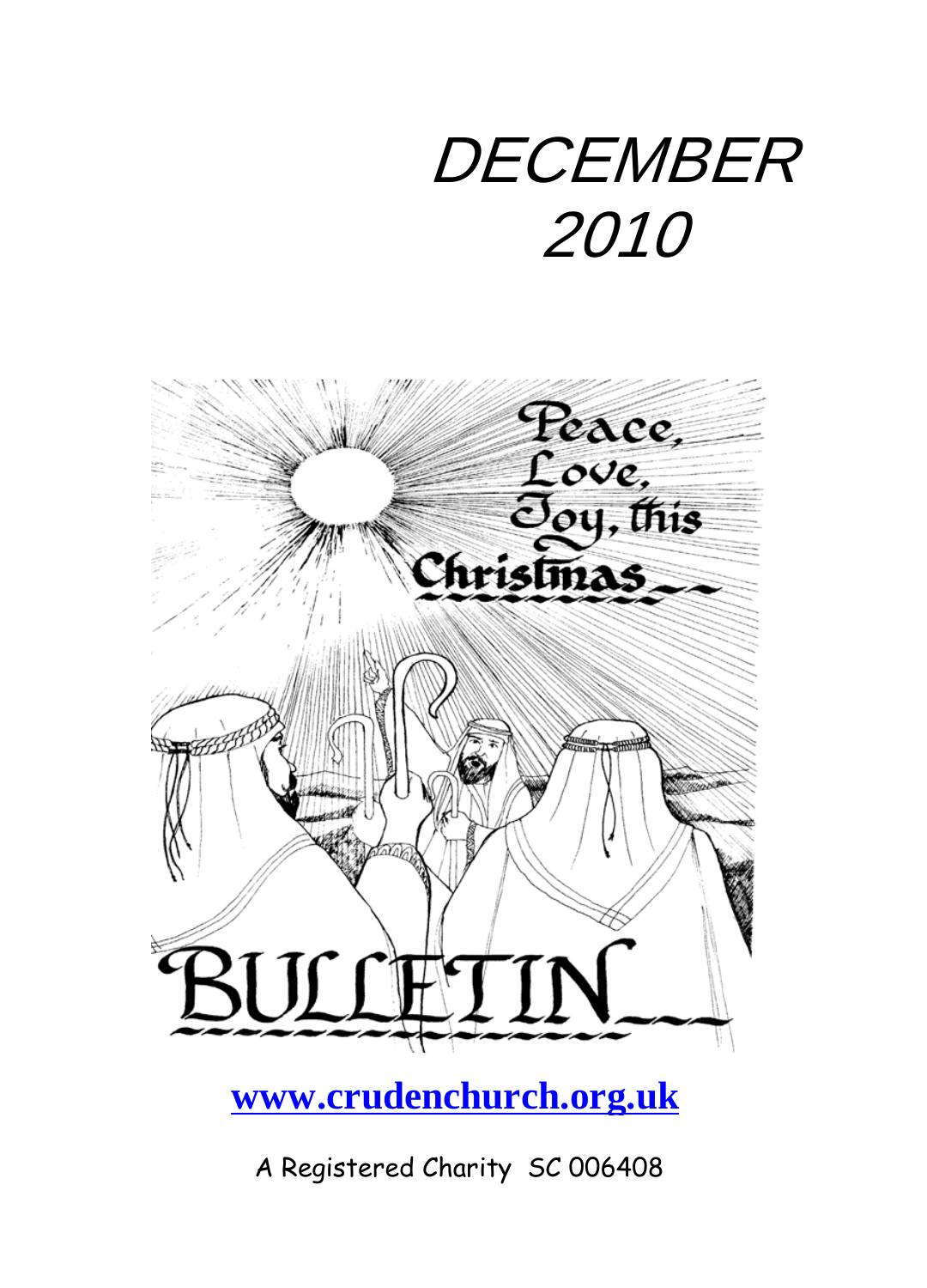### FROM THE MINISTER *10 November 2010*

Dear Friends

#### **2010/2011 Property Project**

#### **The Work**

The east wall of the Church is now being treated for wet rot and two of the windows have collapsed and are irreparable. The state of these windows suggests we will want, early next year, to replace as many of the windows as we can find funds for. Temporary repairs to the broken windows will allow us to get back into the church for Christmas. It has been discovered that the beams supporting the gallery had rotted and steel supports are being inserted which will be an extra cost that will need to be met.

#### **Fundraising**

Fundraising is now well underway. After the successful launch by the elders, we have appealed to the parish which will give most of our members an opportunity to contribute. Those outwith the parish will receive an appeal leaflet in December. The church quiz night and a quiz sheet being widely distributed will benefit the Appeal.

If anyone has a friend to whom they would like to send an appeal leaflet, I would encourage you to do so. There must be many people who have had previous contact and who might want to support our appeal. If you want an appeal leaflet and envelope to send to anyone, please contact our Treasurer, Rosemary Pittendrigh on 812220.

#### **Return to the Church**

When you receive this Bulletin, I will still be on holiday and it had been my hope that that when I come back we shall have returned to the church for services. However, the extra work to be done and the extensive cleaning to take place means that we shall not be back in the church until

**12 December** for both our morning service and our Christingle Service

**The Ythan Singers Concert scheduled to raise funds for the Appeal and to take place in our church on 5 December will now take place in St James.**

Your friend and minister

Rodges Neilso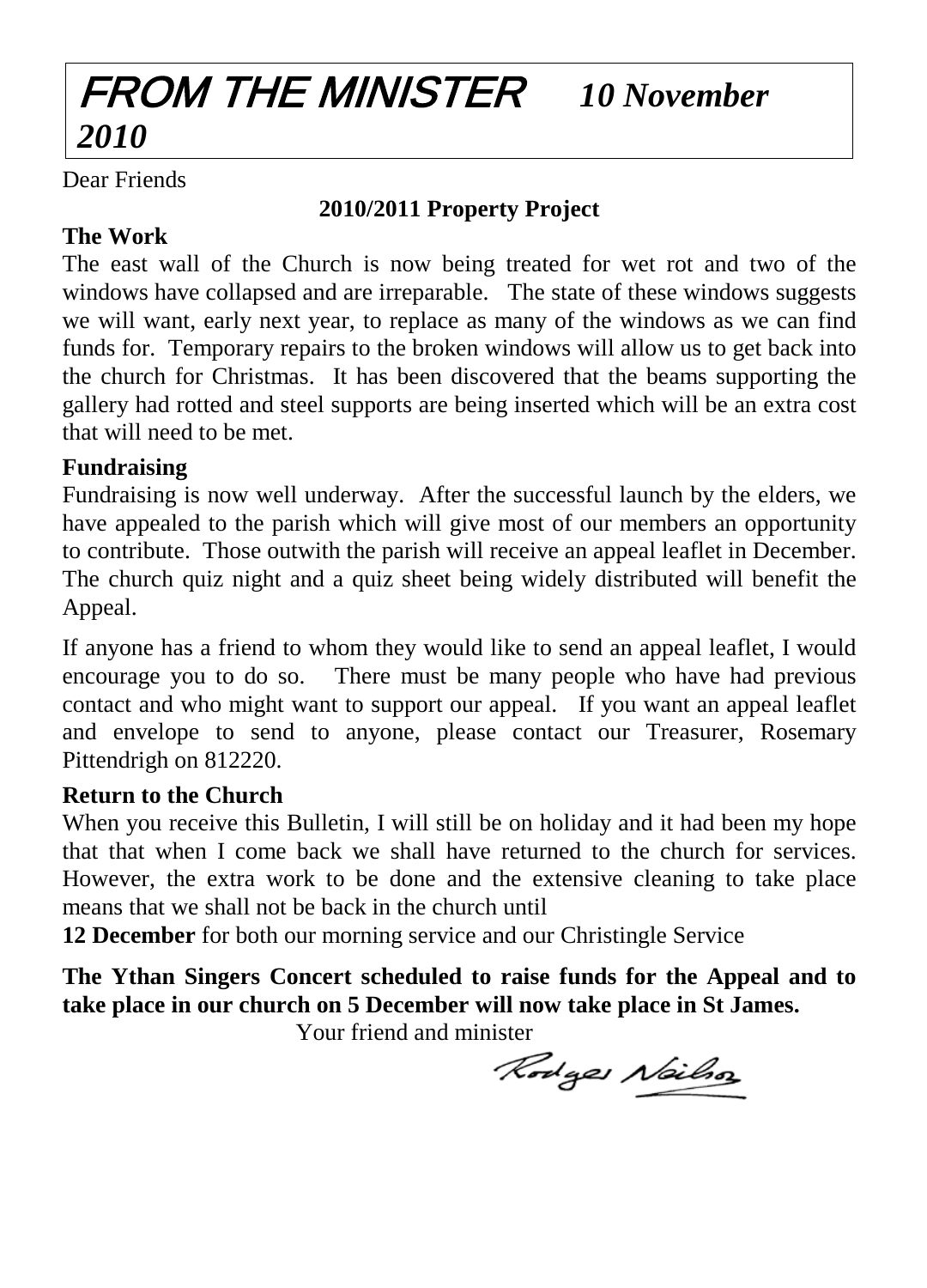## **DIARY DATES**

## DECEMBER 2010

### EACH WEEK

*Sundays* 10.00 am Children's Sunday Club in the Church & Stables

| Wednesday 1st  | $\cdot$              | Coffee and Chat                                                               | 10.30 am                                | Hall            |
|----------------|----------------------|-------------------------------------------------------------------------------|-----------------------------------------|-----------------|
| Sunday 5th     | $\ddot{\phantom{a}}$ | <b>MORNING SERVICE</b>                                                        | $10.00 \text{ am}$                      |                 |
|                |                      | <b>YTHAN SINGERS CONCERT</b>                                                  | $3.00 \text{ pm}$                       | <b>St James</b> |
|                |                      | (in aid of our 2010/2011 Property Project)                                    |                                         |                 |
| Wednesday 8th: |                      | <b>Choir Practice</b>                                                         | 7.30 pm                                 | Hall            |
| Saturday 11th  | $\ddot{\cdot}$       | Senior Citizens' Party                                                        | $2.00 \text{ pm}$                       | Hall            |
| Sunday 12th    | $\ddot{\cdot}$       | <b>MORNING SERVICE</b><br><b>CHRISTINGLE SERVICE</b>                          | $10.00 \text{ am}$<br>$4.00 \text{ pm}$ |                 |
| Monday 13th    | $\ddot{\cdot}$       | The Guild Christmas Meal                                                      | $7.00 \text{ pm}$                       | St Olaf         |
| Sunday 19th    | $\ddot{\phantom{a}}$ | FAMILY CHRISTMAS SERVICE 10.00 am<br>followed by Christmas Brunch in the Hall |                                         |                 |
| Wednesday 22nd |                      | <b>Choir Practice</b>                                                         | $7.30 \text{ pm}$                       | Hall            |
| Friday 24th    | $\ddot{\cdot}$       | <b>WATCHNIGHT SERVICE</b>                                                     | 11.30 pm                                |                 |
| Saturday 25th  | $\ddot{\phantom{a}}$ | <b>CHRISTMAS DAY SERVICE</b>                                                  | $10.00 \text{ am}$                      |                 |
| Sunday 26th    |                      | <b>MORNING SERVICE</b>                                                        | $10.00 \text{ am}$                      |                 |

## DECEMBER HYMN BOOK - CH4

#### **Church Members Senior Citizens Christmas Party Saturday 11th December 2010 in Old Church Hall - 2 - 3.30 pm.**

For catering purposes the Social Committee would like to know if you plan to attend, so please contact Beatrice Fawkes on 841814. Likewise if you would like transport please contact Beatrice. You will be very welcome at the party.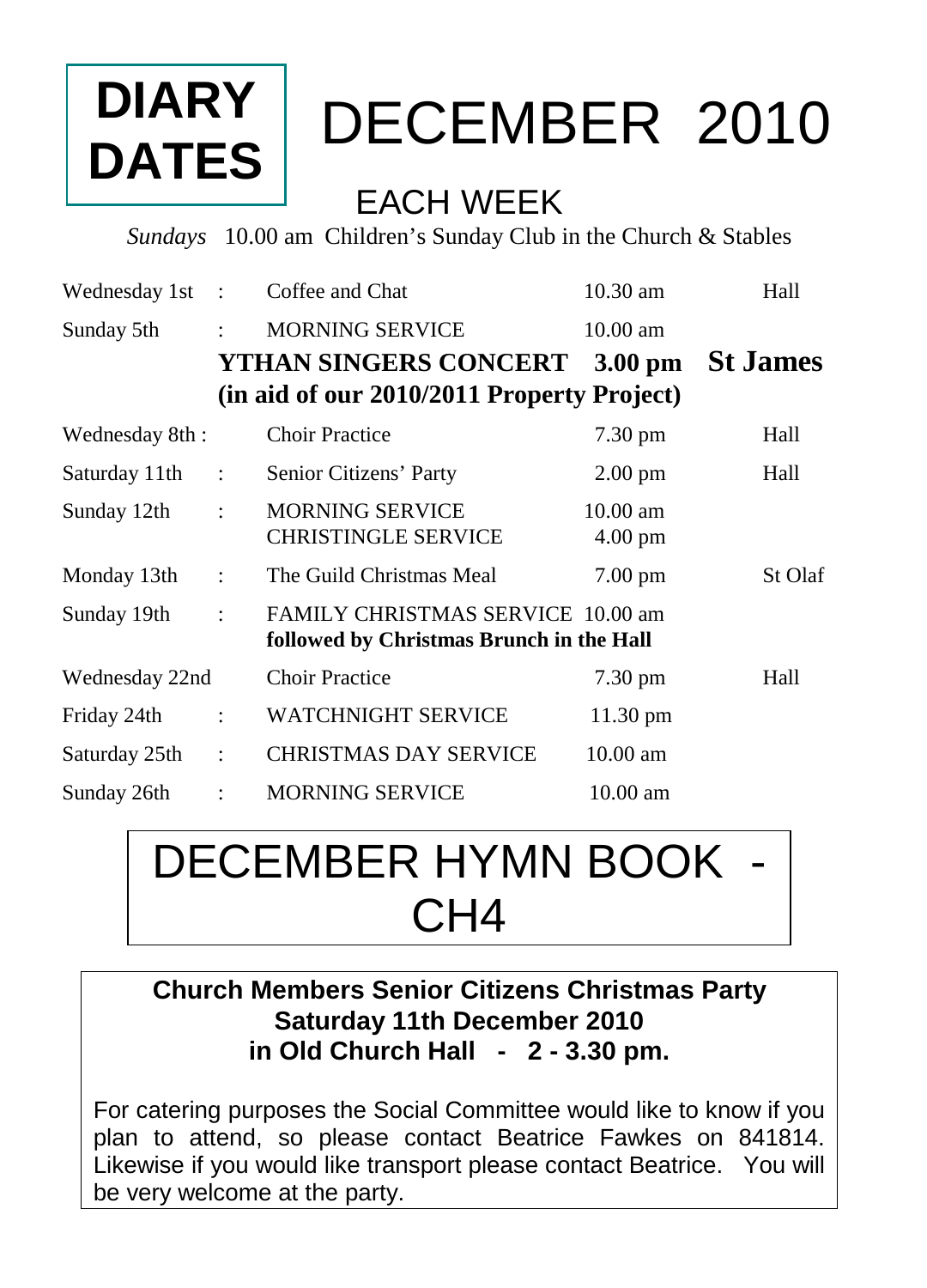## PARISH REGISTER

#### \*denotes member **NO ENTRY THIS MONTH**

## TO THOSE ON SUNDAY DUTY

If unable to do door duty, please inform Sandy Beedie - 841370. If unable to do tea duty, please inform Wilma Moir - 841516. We would prefer, if you are unable to fulfil your duty, that you endeavour to find your own replacement before informing Sandy or Wilma as appropriate.

### 2011 FLOWER CALENDAR



The Calendar for the Church will now be found on the notice board at the Church and members are invited to add their name beside any date on which they would wish to place flowers on the communion table. The gift of such flowers is always greatly appreciated. In particular, it is hoped that the early months of next year will soon be filled up.

THE NEXT ISSUE OF THE BULLETIN WILL COME OUT ON **26 DECEMBER**. Copy for inclusion to be handed in to the Manse as soon as possible.

### THANK YOU

#### **BlythswoodParcels**

A big thank you to everyone who filled shoe boxes, gave donations or helped in any other way. Thanks to you, 30 people will have a happier Christmas. *Rosemary Reid*

#### **Macmillan Nursing**

Thanks to all who supported the Macmillan coffee day at 169 Braehead Drive on Friday 1st October. £1,251 was raised. *Mary Bratton*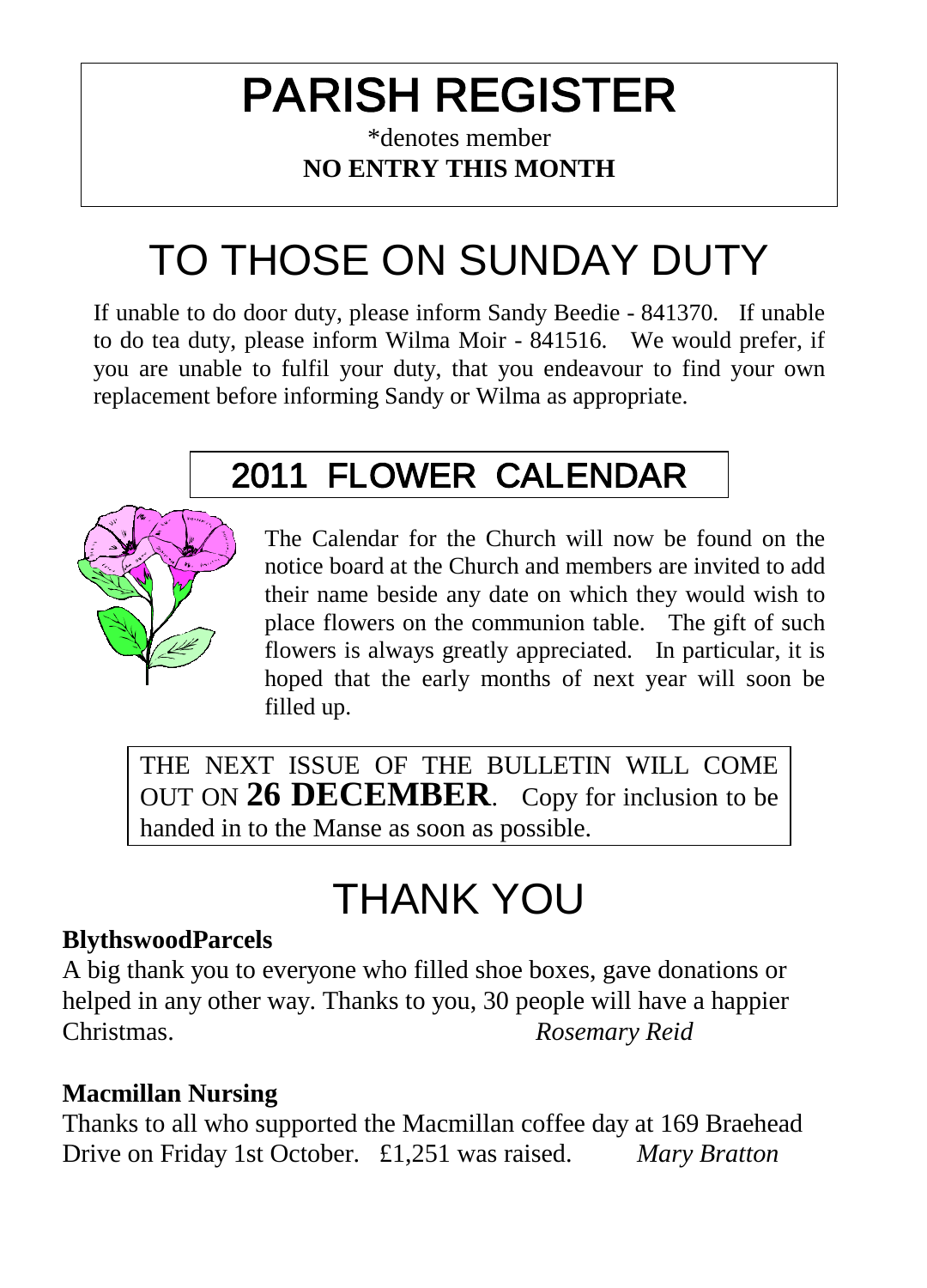### SUNDAY MORNING DUTIES 10 am

| <b>Date</b> | <b>Door</b>                                | <b>Flowers</b>          | <b>Teas</b>                              | <b>Junior Church</b>                                                                       |
|-------------|--------------------------------------------|-------------------------|------------------------------------------|--------------------------------------------------------------------------------------------|
| 5 Dec       | John Lamb<br>Sandy Smith                   | Rosemary Reid           | Betty Morris,<br>Dorothy Cruickshank     | Katherine Hyman<br>Maureen Reid<br>S or C Skinner<br>Helen Smith<br>Charlotte Lamb         |
| 12 Dec      | Mary Bratton<br><b>Jack Young</b>          | <b>Betty Forrester</b>  | Rosemary Reid<br>Doreen Buchan           | Karla Buswell<br><b>Brenda Cadger</b><br>S or C Skinner<br>Joyce Fowlie<br>Charlotte Lamb  |
| 19 Dec      | Mary Bratton<br>Jack Young                 | <b>Beatrice Fawkes</b>  | <b>CHRISTMAS</b><br><b>BRUNCH</b>        | <b>Nativity Service</b>                                                                    |
| 26 Dec      | Adrian Smith<br><b>Robert Esson</b>        | <b>Robert Esson</b>     | <b>Alison Neilson</b><br>Lewis McKechnie | Holiday                                                                                    |
| $2$ Jan     | <b>Adrian Smith</b><br><b>Robert Esson</b> | <b>Betty Forrester</b>  | Wilma Moir<br><b>Beatrice Fawkes</b>     | Holiday                                                                                    |
| 9 Jan       | Margaret Adams<br>Jim MacDonald            | <b>Beatrice Fawkes</b>  | Iris Durno<br>Sharon Clark               | Karla Buswell<br>Brenda Cadger<br>S or C Skinner<br>Helen Smith<br>Charlotte Lamb          |
| 16 Jan      | <b>Margaret Adams</b><br>Jim MacDonald     | <b>Beatrice Fawkes</b>  | Margaret Jamieson<br>Kathleen Craig      | Katherine Hyman<br>Maureen Reid<br>S or C Skinner<br>Joyce Fowlie<br><b>Charlotte Lamb</b> |
| $23$ Jan    | Marilyn Samways<br><b>Robert Petticrew</b> | <b>Atholene Ritchie</b> | Anne Cadey<br>Fiona Stephen              | Karla Buswell<br><b>Brenda Cadger</b><br>S or C Skinner<br>Mary Bratton<br>Charlotte Lamb  |
| 30 Jan      | Marilyn Samways<br><b>Robert Petticrew</b> | Violet Penny            | Elma Cumming<br><b>Marilyn Samways</b>   | Karla Buswell<br><b>Brenda Cadger</b><br>S or C Skinner<br>Helen Smith<br>Charlotte Lamb   |

*Old lady at the Post Office counter* Must I stick this stamp on **SMILE** Old lady at the Post Office counter Must I stick this stamp of myself? *Post Office Clerk* No – stick it on the envelope!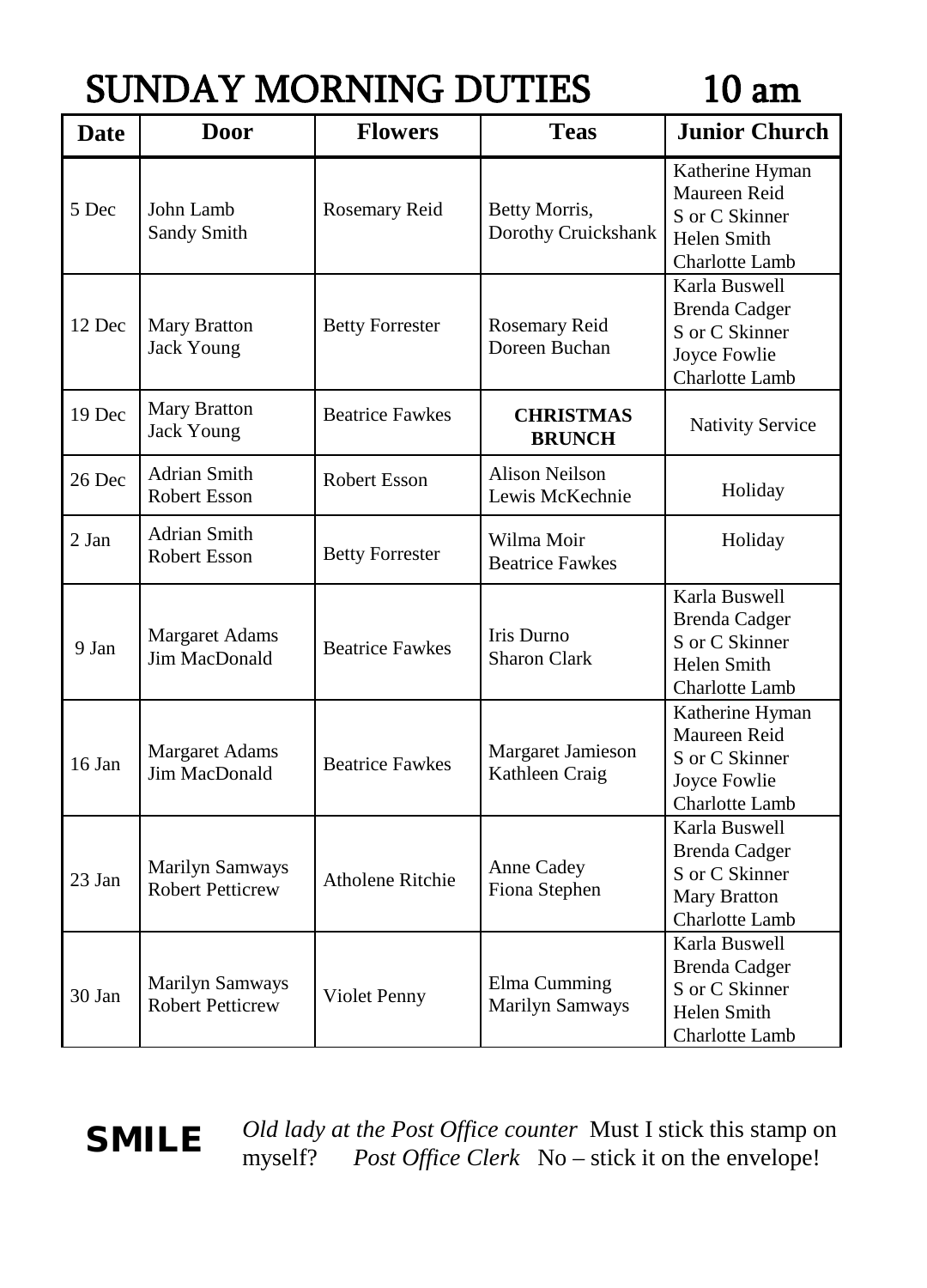

There will be a **CHRISTINGLE SERVICE** at the Old Church at 4 pm on **Sunday 12 December.** This service, where everyone present receives a Christingle (an orange with a candle) is particularly suitable for children to come to with their parents and grandparents and uncles and aunts and friends and .. who else .. O yes, you of course.

The Family Service on the **19th.** After the service, our annual **CHRISTMAS BRUNCH** will be served in the Hall.



The Church will be open at 11:05 pm (**and not before!**) on **Christmas Eve** for the **WATCHNIGHT SERVICE** and as soon as enough people are in the church, carol singing will begin. The service will start around 11.30 pm, finishing at about 12.10 am.

The **CHRISTMAS DAY SERVICE** will be held in the Church at 10 am. Children coming are invited to bring along one of their Christmas presents.

## CHRIsTMAs OFFERINGS

The Kirk Session has a 3 year rota for the destination of the offerings at the **Christmas Eve and Christmas Day** services. A sequence of overseas charity, national charity and local charity is followed before starting again with an overseas charity. This year it is the turn of a local charity to be chosen and the elders have agreed that, in the light of current circumstances, the charity should be our own Cruden Parish Church 2010/2011 Property Project.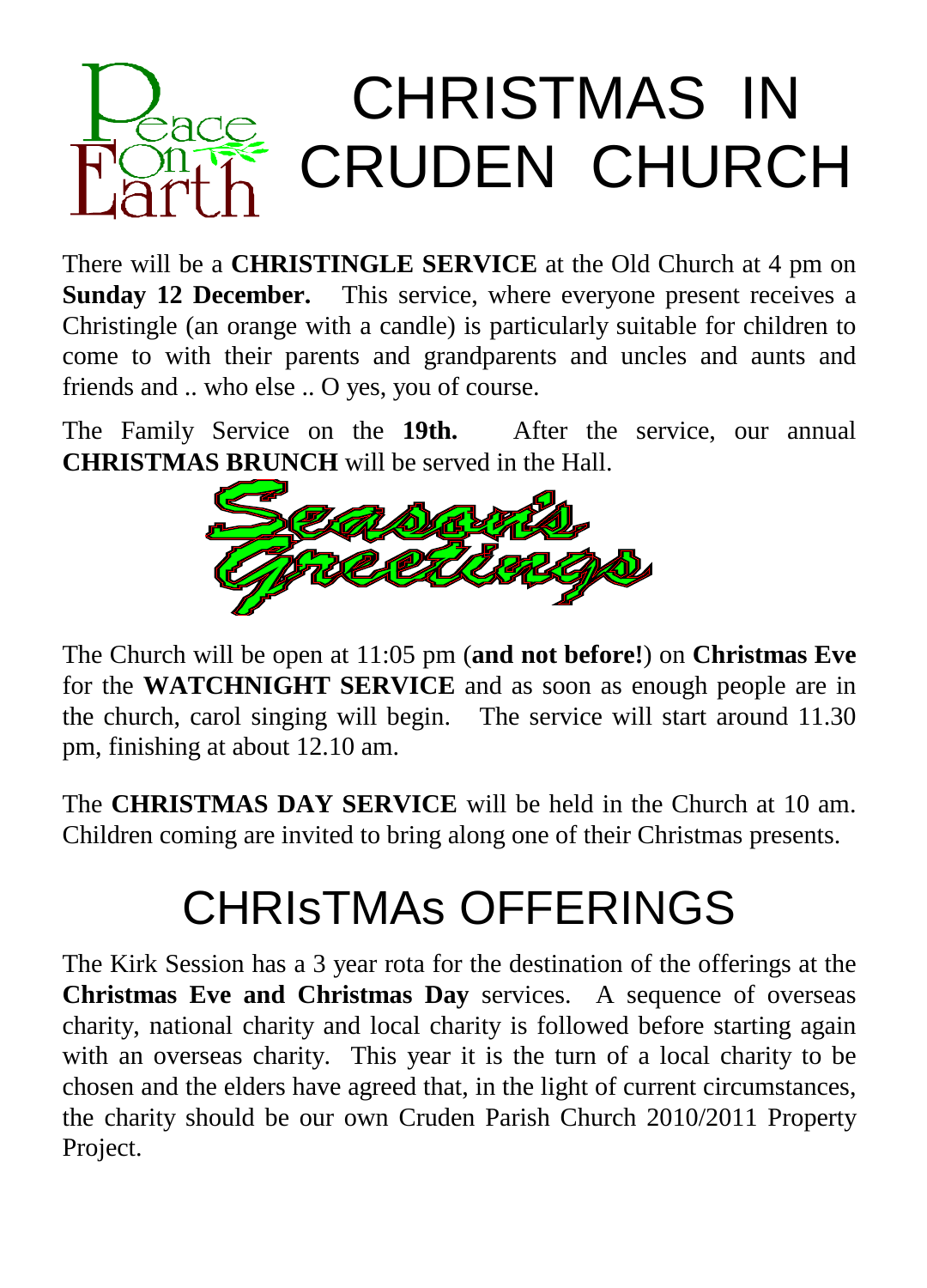

### **CHRISTingle** service

in Cruden CHURCH 4 pm Sunday 12 December 2010 come along & bring a friend or two an initiative of cruden parish junior church



At a difficult time for the economy, when all the talk is of how the cutbacks will affect us in the months and years to come, it might be that some will feel a need to cut back this Christmas on their spending. What Christians should not cut back on at Christmas is the time that we spend focussing on a Saviour born in Bethlehem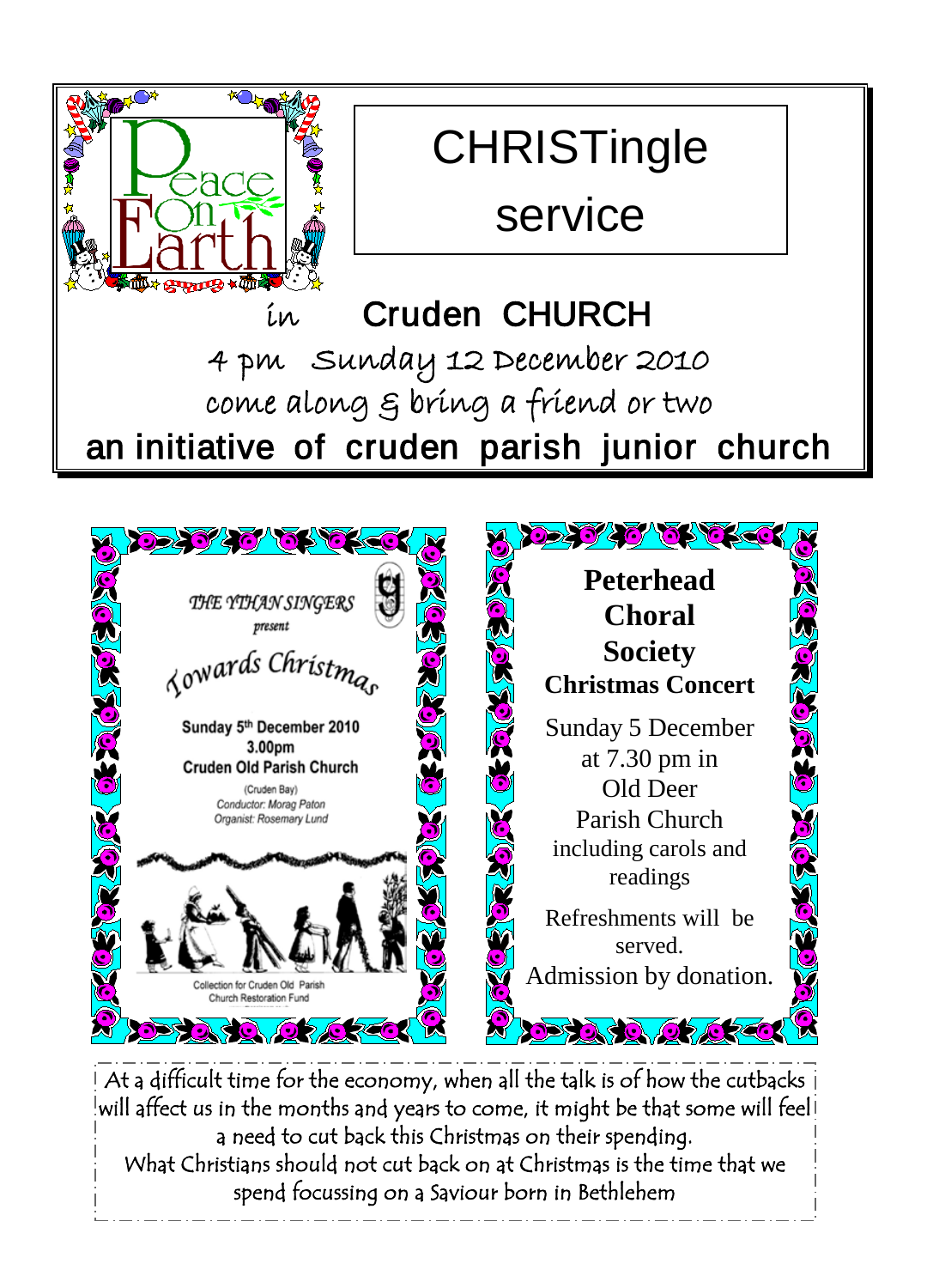### WATCH and TALK GROUP 9th November

#### PALESTINE AND IRELAND !

This DVD appeared to be not so much about various religions and their histories but about Gerry Adams, the Irish politician and his need to come to terms with Jesus and his teachings and his own interpretation of them. He made a trip to the Holy Land accompanied by Helen Bond from Edinburgh University. During their visit there, Helen Bond cast doubts on the accuracy of many of the facts written in the Gospels, one example being that it has been suggested that Jesus was born in Nazareth and not Bethlehem. During the programme, Gerry Adams read out many passages from the Gospels pointing out that Jesus, during his teachings, always said we should turn the other cheek and forgiveness should be prevalent in our lives but in his case he implied that that only mattered in his private life but not as far as his public life was concerned.

This smacks of double standards which is perhaps not the way Jesus intended his teachings to come across. He seemed to be comparing the situation between Jerusalem and Palestine with the situation in Northern Ireland forgetting that the troubles in Jerusalem are based on religious problems, while in Ireland the situation is far more political so there is little or no comparison between the two.

Our next meeting is on Monday 10th January 2011 at 7.30 pm at the home of Mrs Marilyn Samways, 3 Main Street, Cruden Bay, where all old and new members will be made very welcome.

*Jenny McGarrol*

### **L I F E S T Y L E**

Lord God, Father of us all; some of us talk glibly of a simple style of life. But, when a poor man takes a few coconuts from his rich neighbour's land to feed his children who are in need, that is robbery. According to law he can be convicted, perhaps even jailed! When a rich man lives in wanton luxury, spends infinitely more than he needs on food, clothes, amusement while others are starving, naked, wretched, that is fundamental right!

There is no law to convict them.

*Forgive them for they know not what they do. From 'Communicate' - the Church of North India*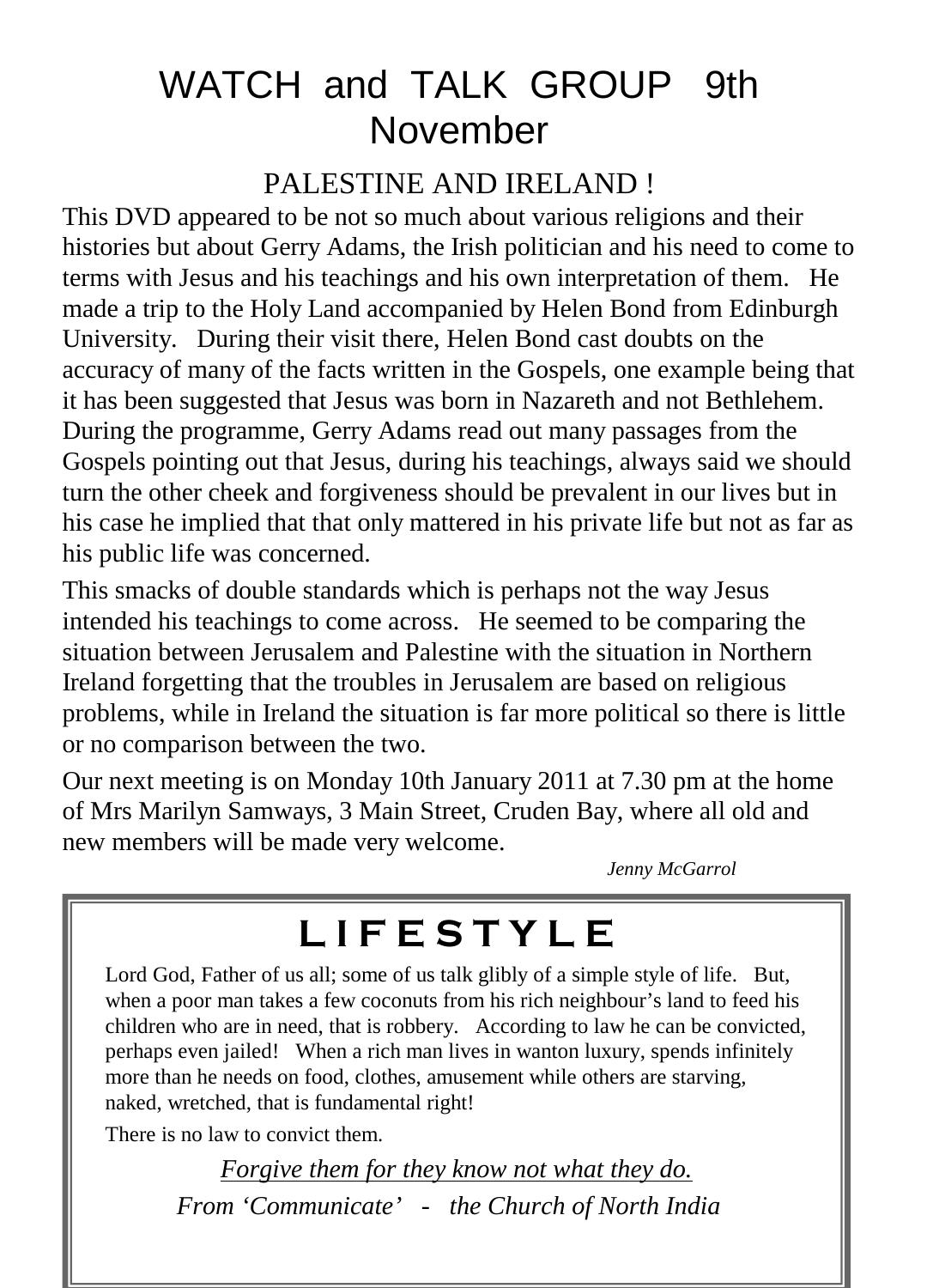### Task completed

On 4 November, the Rev Sheila Kirk of Alyth Parish Church was inducted as the new minister of Deer Parish Church and the Presbytery of Buchan discharged me from my responsibility as Interim Moderator. The vacancy was not as long as it might have been and certainly not as long as other vacancies in nearby churches. I have very much enjoyed my involvement with the members of Deer Church finding that, as in Cruden, the congregation is well served by some superb, committed officebearers. Obviously I will not be missing from the Cruden pulpit next year as much as I was this year nor will I have as many Wednesday evening meetings. While I will miss my contacts with folks from Deer, I am pleased to be able now to focus on one church and parish.

*Rodger Neilson* Painting the Church

There was a Scottish painter named Smokey Macgregor who was very interested in making a penny where he could, so he often thinned down his paint to make it go a wee bit further.

As it happened, he got away with this for some time, but eventually the Baptist Church decided to do a big restoration job on the outside of one of their biggest buildings. Smokey put in a bid, and, because his price was so low, he got the job.

So he set about erecting the scaffolding and setting up the planks, and buying the paint and, yes, I am sorry to say, thinning it down with turpentine.

Well, Smokey was up on the scaffolding, painting away, the job nearly completed, when suddenly there was a horrendous clap of thunder, the sky opened, and the rain poured down washing the thinned paint from all over the church and knocking Smokey clear off the scaffold to land on the lawn among the gravestones, surrounded by telltale puddles of the thinned and useless paint.

Smokey was no fool. He knew this was a judgment from the Almighty, so he got down on his knees and cried: "Oh, God, Oh God, forgive me; what should I do?" And from the thunder, a mighty voice spoke.. (you're going to love this) *"Repaint! Repaint! And thin no more!"*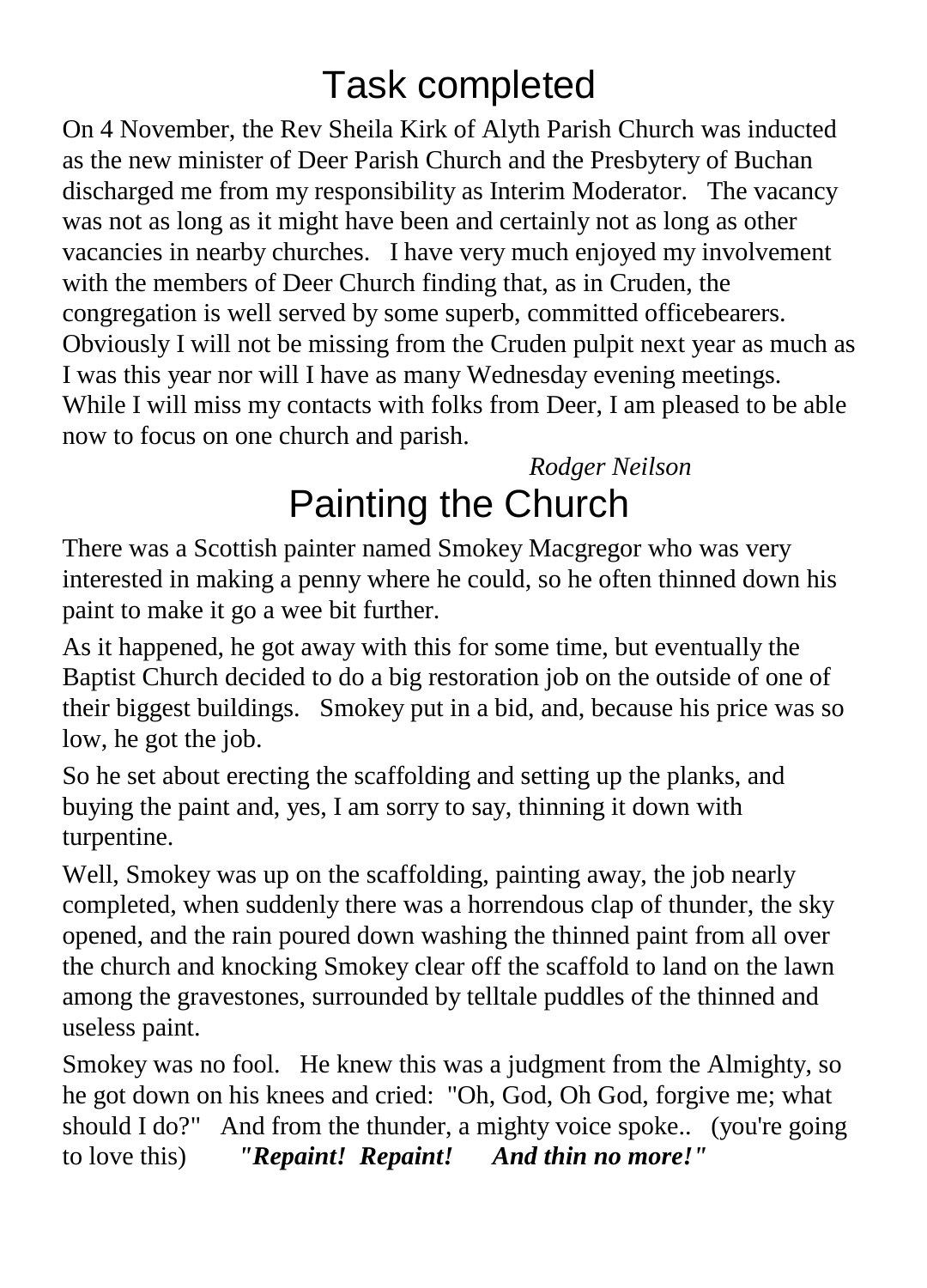## **NEWS FROM MALAWI**



Mphatso is a nurse by profession and has registration in both general and midwifery nursing. She is also a trained nurse tutor. Mphatso is now Director of Livingstonia Synod AIDS programme, this serves the churches and community providing the education, care and support programmes with links into the national AIDS control strategy.

**Mphatso Nguluwe, who succeeded our former missionary partner Andy Gaston as Director of Livingstonia Synod AIDS programme in Malawi visited Fraserburgh Old Parish Church on 31 October and gave a whirlwind talk on her work in Malawi Four members from Cruden Parish Church were present.** 

Mphatso expressed her gratitude for the support received from Scotland and Buchan in particular and she wants to maintain the strong links with the area and, as she said more than once, every little helps. Mphatso informed the congregation that she has a team of 48 staff and in the Livingstonia area there are 170,000 HIV/AIDS sufferers and 116,000 orphans that they have to try to care for, a momentous task by anyone's description . Many of the communities that they have to cater for are up to 100 kilometres from the hospital and travel is very difficult with many roads impassable at times and the only option for people is to walk.

The most vulnerable age group is those between 16 and 49 which is one of the reasons there are so many orphans. In many cases these orphans are being looked after by grandparents who do not have sufficient resources. Great advances have been made in the treatment of AIDS but the treatment has to begin as soon as possible and people need to have a sufficient diet for the drugs to work properly. For the lucky ones a good meal consists of maize porridge. There is much poverty and infinite challenges in the area and attempts are being made to educate people in health care and also seed and fertiliser are being given to communities to help them to become self sufficient and hopefully arrest the spread of AIDS.

*Robert Esson*